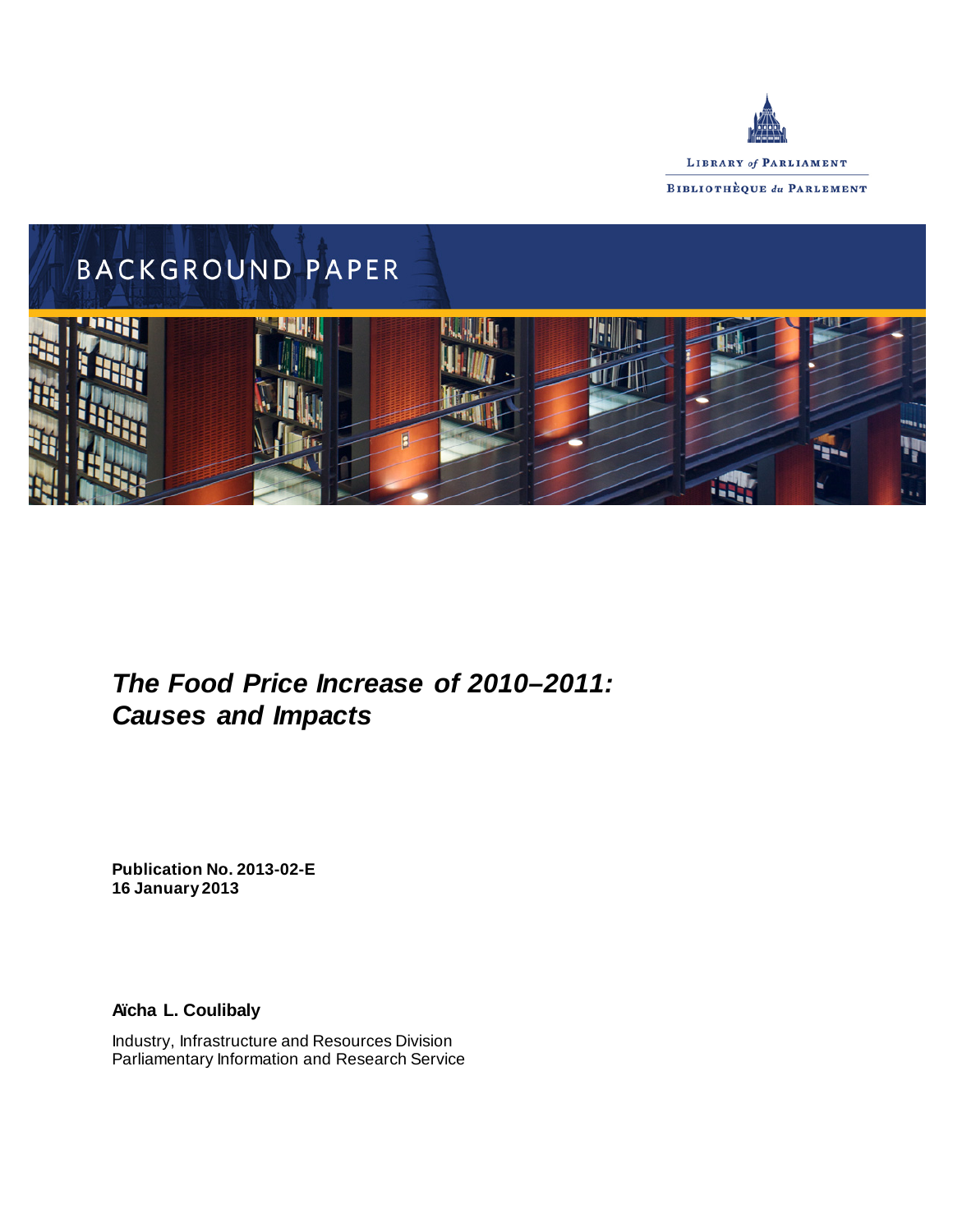## *The Food Price Increase of 2010–2011: Causes and Impacts* **(Background Paper)**

HTML and PDF versions of this publication are available on IntraParl (the parliamentary intranet) and on the Parliament of Canada website.

In the electronic versions, a number of the endnote entries contain hyperlinks to referenced resources.

*Ce document est également publié en français.*

Library of Parliament *Background Papers* provide in-depth studies of policy issues. They feature historical background, current information and references, and many anticipate the emergence of the issues they examine. They are prepared by the Parliamentary Information and Research Service, which carries out research for and provides information and analysis to parliamentarians and Senate and House of Commons committees and parliamentary associations in an objective, impartial manner.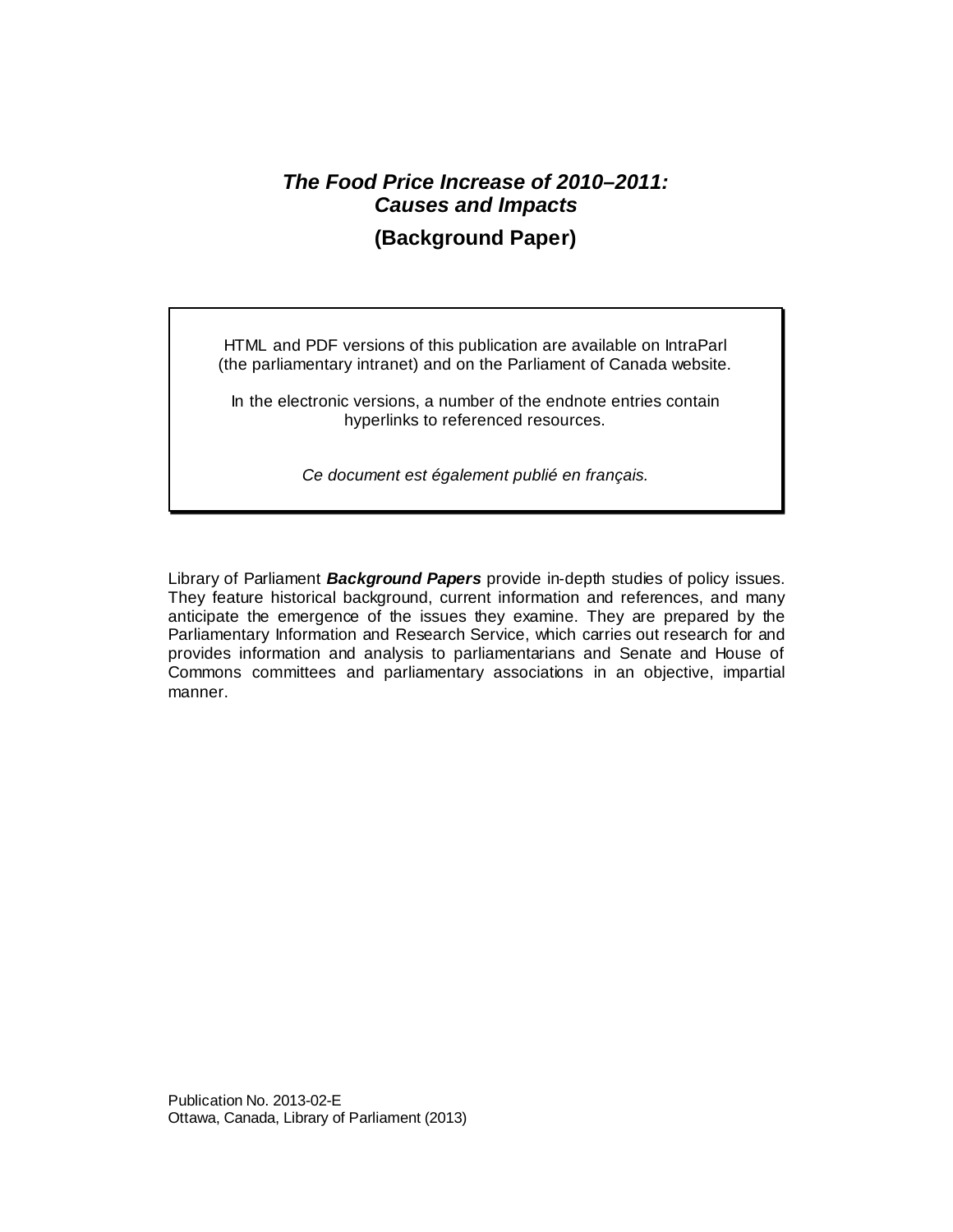# **CONTENTS**

| 1              |                                                 |
|----------------|-------------------------------------------------|
| 2              |                                                 |
| 2.1            |                                                 |
| 2.2            |                                                 |
| 3              | CAUSES OF THE 2010-2011 RISE IN CEREAL PRICES3  |
| 3.1<br>3.2     | 3.1.1<br>3.1.1.1<br>3.1.1.2<br>3.1.2<br>3.1.2.1 |
|                | 3.2.1                                           |
|                | 3.2.2                                           |
| 3.3            |                                                 |
| $\overline{4}$ | <b>IMPACTS OF FOOD PRICE INCREASES</b>          |
| 4.1            |                                                 |
| 4.2            |                                                 |
| 4.3            |                                                 |
| 5              |                                                 |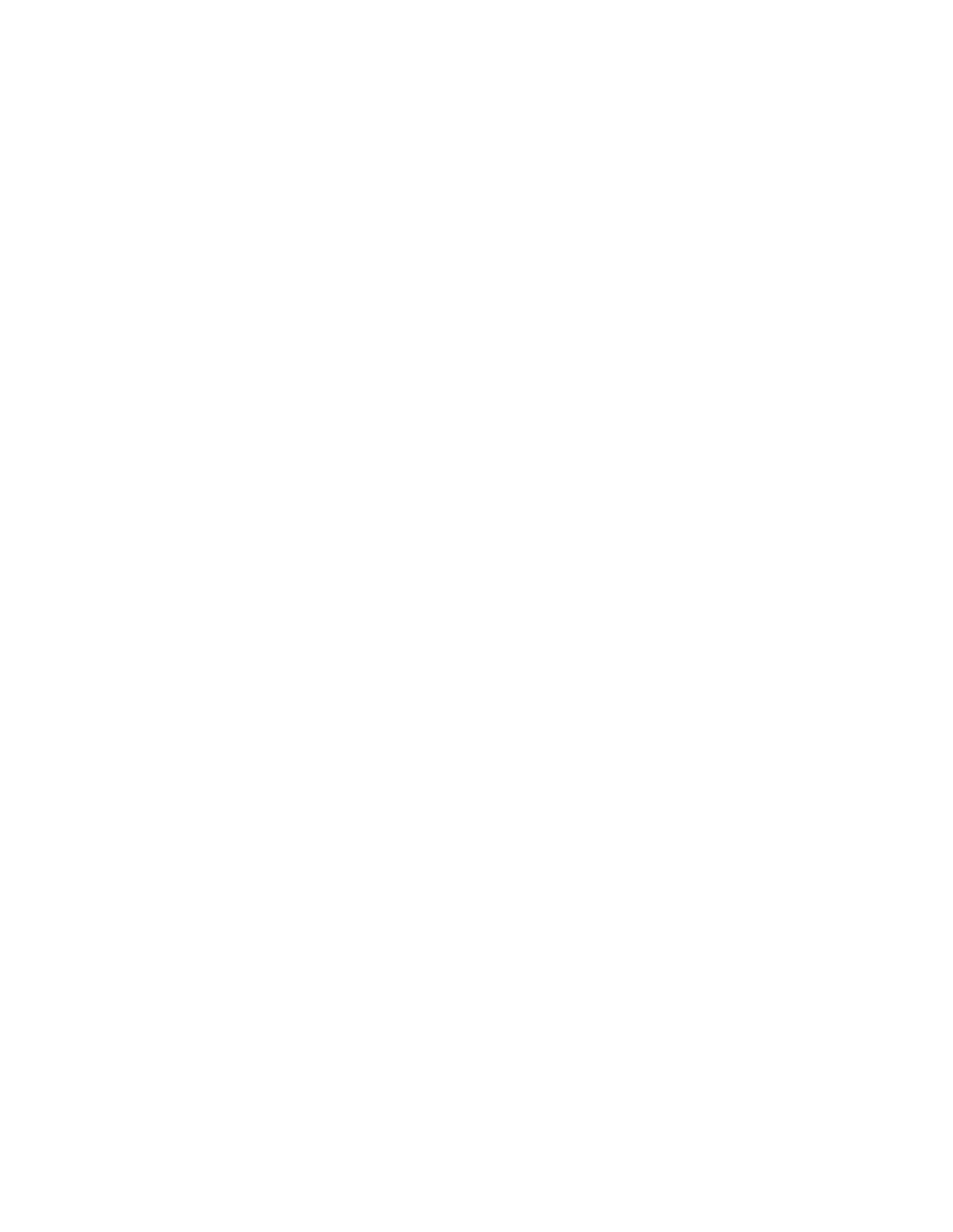# **THE FOOD PRICE INCREASE OF 2010–2011: CAUSES AND IMPACTS**

# **1 INTRODUCTION**

In February 2011, the Food and Agriculture Organization of the United Nations (FAO) reported a 6.5% increase in its Food Price Index relative to December 20[1](#page-12-0)0.<sup>1</sup> The Index had reached a level not seen in nearly 20 years and had surpassed the peak attained in June [2](#page-12-1)008 that explained that year's food crisis. $2$ 

Despite this marked increase in the Food Price Index in 2011, the FAO did not allude to a food crisis.<sup>[3](#page-12-2)</sup> Yet, according to some analysts, the increase in the price of foodstuffs and the difficulty people had in obtaining food caused the popular uprisings of the "Arab Spring"<sup>[4](#page-12-3)</sup> and led to riots in some developing countries.<sup>[5](#page-12-4)</sup> It is not surprising, then, that the G20 heads of state placed great importance on agricultural commodity prices in 2011. $^6$  $^6$ 

The goal of this paper is to describe the factors that likely sparked the increase in food prices as well as the effect of that increase on the food security of some of the world's population.

The paper begins with an analysis of the changes in food prices since 1990, then it demonstrates that the food price increase on world markets in 2010–2011 stemmed from structural and macroeconomic factors and from speculation. Finally, the paper shows that price increases can have a negative impact on people in some developing countries, while benefitting exporters.

# **2 ANALYSIS OF CHANGES IN FOOD PRICES**

The FAO Food Price Index shows that, over the last decade, food prices have followed a generally upward trend despite some fluctuations caused by price volatility.

## **2.1 REASONS FOR REFERRING TO THE FAO FOOD PRICE INDEX**

Used by the FAO since 1990 to track the prices of foodstuffs, the FAO Food Price Index is a composite index that records monthly changes in international prices for a given basket of goods. It consists of the average of the price indices for five product categories: cereals, oils and fats, dairy products, meat, and sugar. Weighted according to the average export shares of each of these categories between 2002 and 2004, the indices for the categories are calculated using the average of various world prices (55 quotations). The indices are selected according to product category and main market participants.<sup>[7](#page-12-6)</sup>

Other intergovernmental organizations have established their own indices to measure foodstuff prices; the most cited indices in the media are those of the International Monetary Fund (IMF) and the World Bank. While the IMF index primarily tracks products traded by advanced economies, the World Bank index concentrates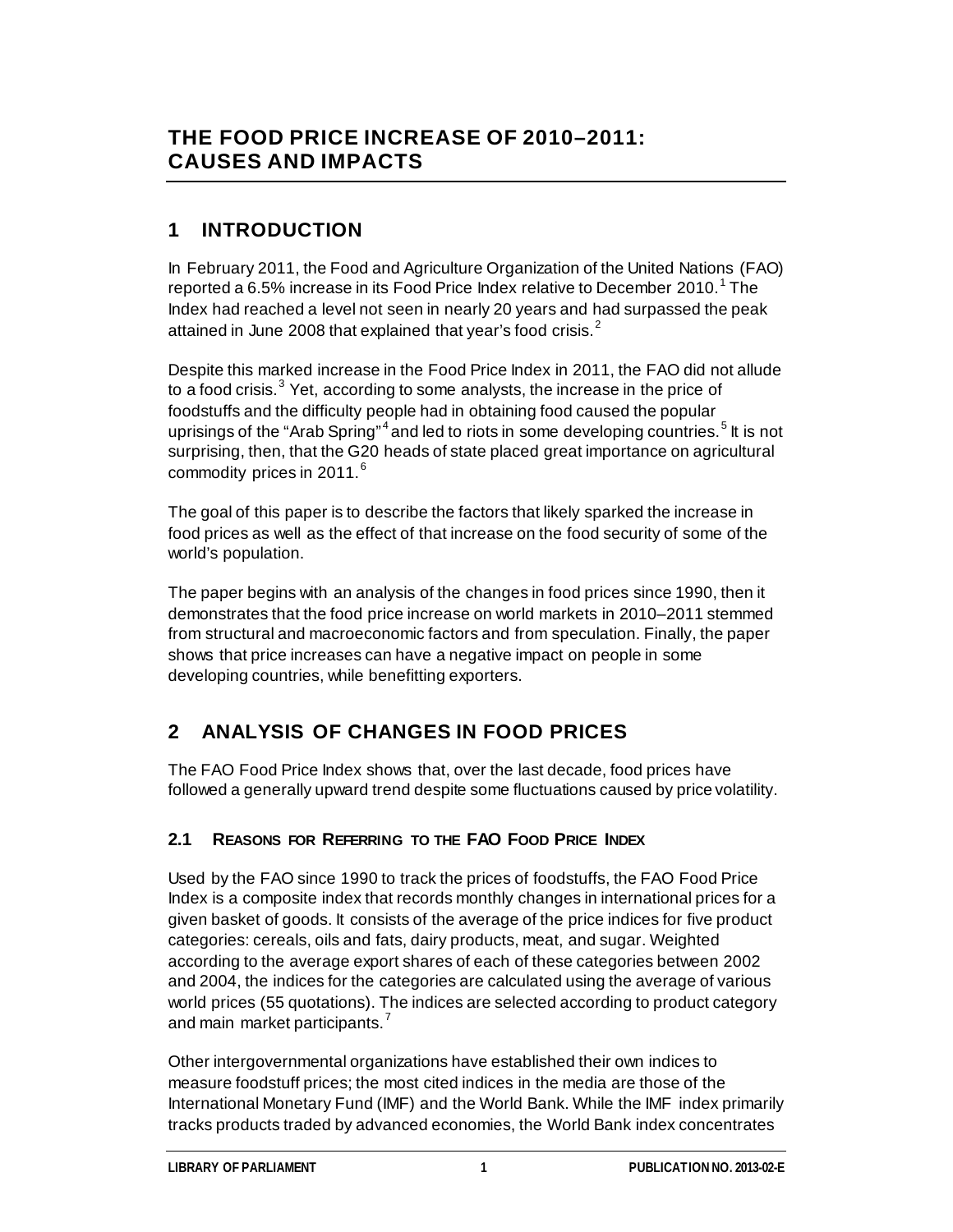on those traded by developing countries. The FAO Food Price Index, on the other hand, takes into account the various prices of products bought and sold worldwide, in both developed and less developed economies. $8$  It is for this reason that the FAO Food Price Index is the reference index in this publication.

## **2.2 CHANGES IN FOOD PRICES FROM 1990 TO 2011**

The value of the FAO Food Price Index was relatively low from 1990 to 2003 (see Figure 1). During that time, the Index varied between 85.2 points (May 2002) and 137.3 points (May 1996). It began to rise gradually in early 2004, reaching 224.4 points in June 2008. The Index subsequently plunged to 141.3 points in February 2009 before rising again from June 2010 to February 2011, when it reached 237.9 points, or 6% above the previous peak of June 2008.



**Figure 1 – Change in the FAO Food Price Index, 1990–2011**

Source: Figure prepared by the author using data obtained from FAO, ["FAO Food Price Index,"](http://www.fao.org/worldfoodsituation/wfs-home/foodpricesindex/en/) *World Food Situation*.

Figure 1 also shows the more pronounced fluctuations in food prices beginning in late 2006. These are due to the growing volatility in food prices experienced from 2006 to 2011. $9$  Some studies have shown that price volatility, with its price increases and price decreases, contributes to uncertainty, which in turn puts certain market stakeholders, like farmers and consumers, at economic risk.<sup>[10](#page-13-2)</sup> It is the price increase element of price volatility that can affect the short-term purchasing power of market stakeholders, and so lead to some of the impacts discussed in this paper. For that reason, this paper will focus only on food price increases in its presentation of the situation in 2010 and 2011.

The food price increase of early 2011 was mainly due to the increase in the price of cereals, which rose by 35% (see Figure 2).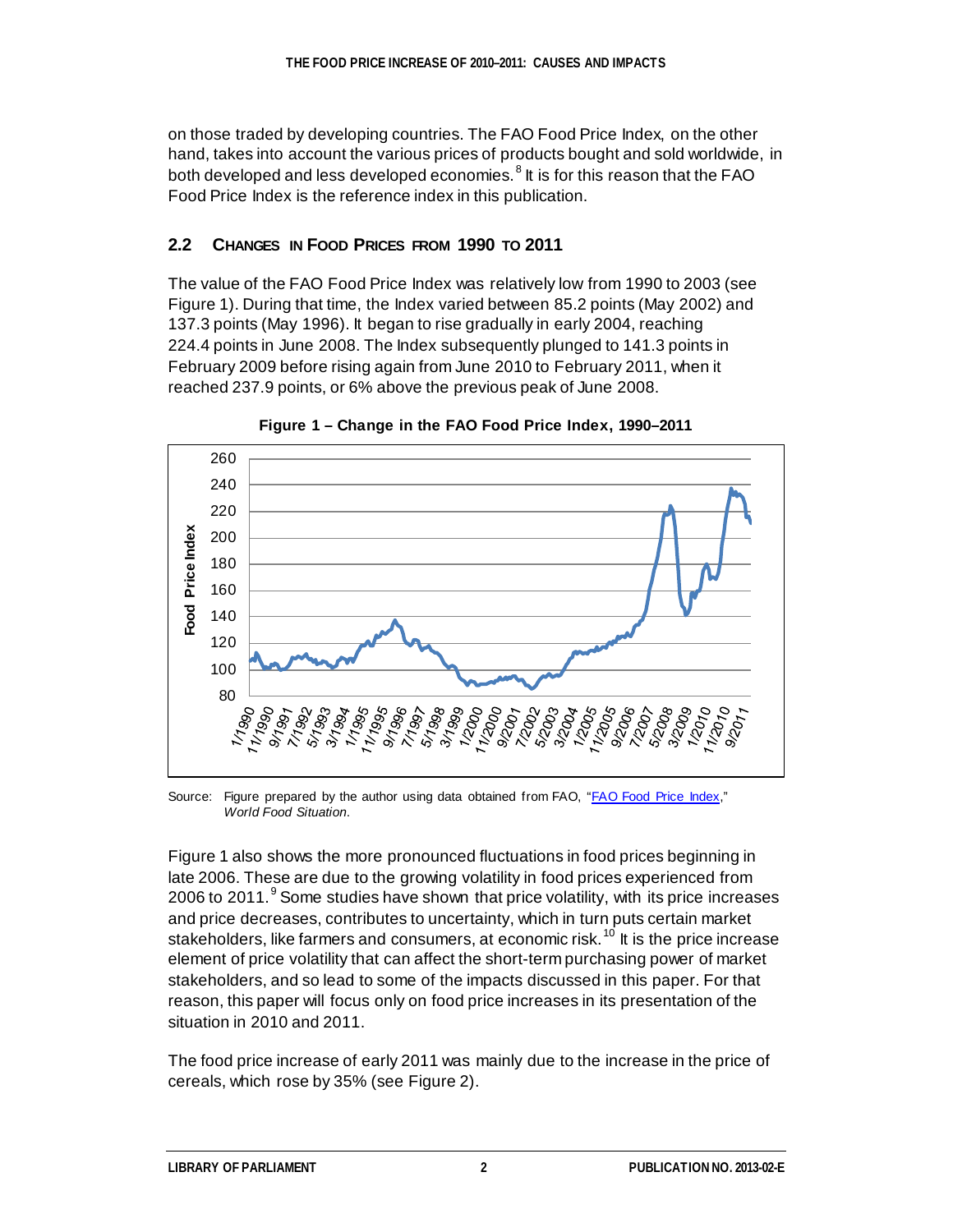

**Figure 2 – Changes in Food Price Indices, 2010–2011**

Source: Figure prepared by the author using data obtained from FAO, ["FAO Food Price Index,"](http://www.fao.org/worldfoodsituation/wfs-home/foodpricesindex/en/) *World Food Situation*.

The next section deals with the factors that caused the increase in the price of cereals. One of the primary exports of developed countries, cereals make up a significant part of the diet of people in developing countries. For that reason, they have a profound effect on the well-being of the world's population. In fact, the FAO uses global cereal inventories as indicators of global food security.<sup>[11](#page-13-3)</sup>

## **3 CAUSES OF THE 2010–2011 RISE IN CEREAL PRICES**

The literature on food price increases identifies a number of factors that could explain the cereal price increase of 2010–2011. Some, structural in nature, create an imbalance in supply and demand; others are macroeconomic factors related to exchange rates and oil prices. These factors are in fact similar to those that caused the price increase of June 2008.<sup>[12](#page-13-4)</sup>

## **3.1 IMBALANCE IN CEREAL SUPPLY AND DEMAND**

The price of a commodity is determined by the interplay between supply and demand. Anything that affects either of these two parameters has repercussions on the price of the commodity.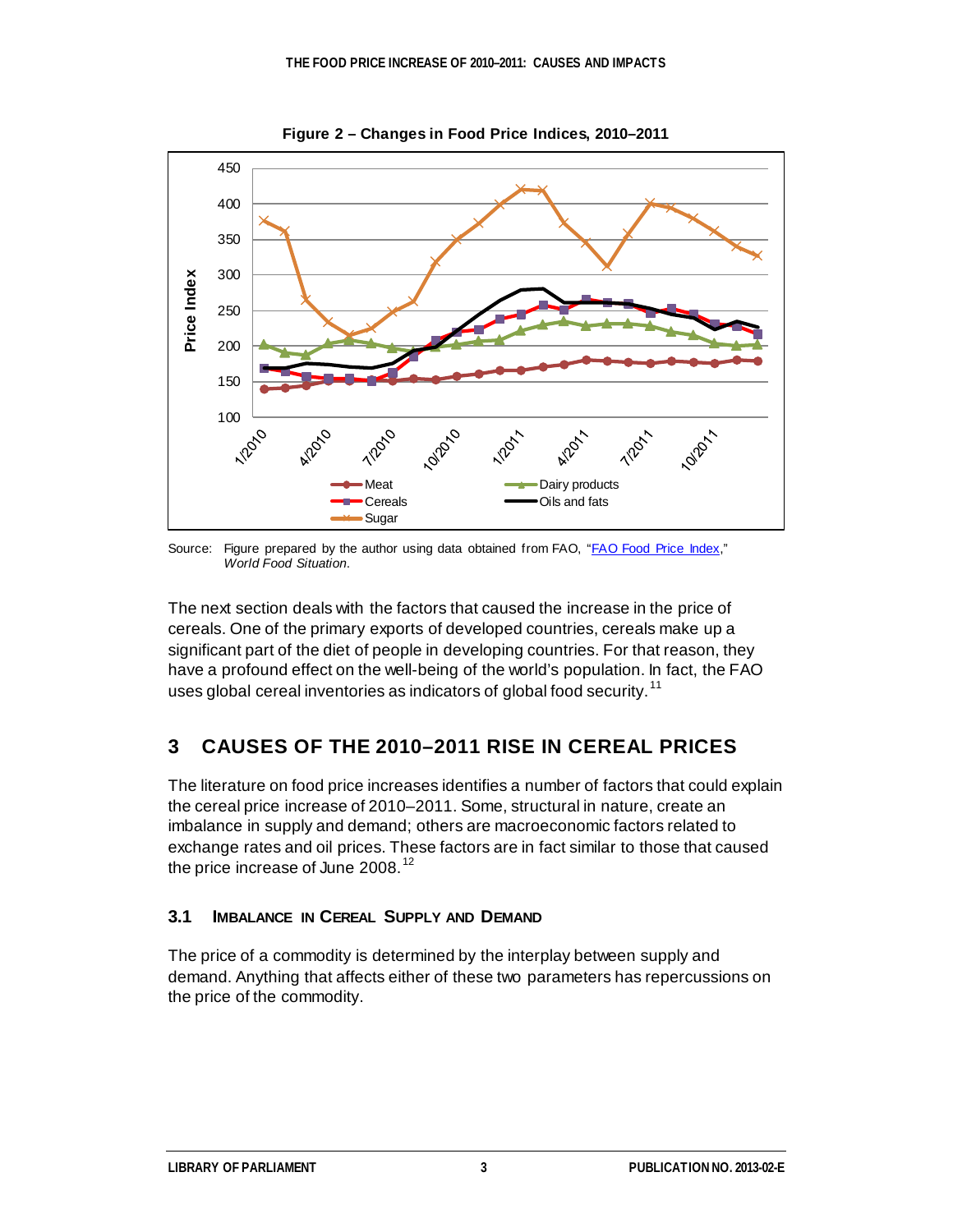## 3.1.1 FACTORS AFFECTING DEMAND

## 3.1.1.1 DIETARY CHANGES

The increased demand from developing countries for meat products <sup>[13](#page-13-5)</sup> was one of the causes of the increase in cereal prices. Developing countries' growing populations (which were estimated to be 1.25% larger in 2010 than in 2009)<sup>[14](#page-13-6)</sup> and rising incomes (their gross domestic product was 7.6% higher in 2010 than in 2009)<sup>[15](#page-13-7)</sup> boosted the their inhabitants' demand for meat products, which in turn increased their demand for imported meat by 6.5%.<sup>[16](#page-13-8)</sup> Since additional livestock production requires more cereals for animal feed<sup>[17](#page-13-9)</sup> (particularly corn, wheat, barley and soy), cereal prices came under upward pressure.

### 3.1.1.2 ETHANOL PRODUCTION

The United States and Brazil are the principal producers of ethanol, together responsible for 87.1% of global production in 2011.<sup>[18](#page-13-10)</sup> Brazil uses sugar cane to produce its ethanol, and the United States uses mainly corn.

The environmental regulations passed by the United States in 2005, which led to the replacement of methyl tertiary butyl ether with ethanol in conventional fuel, resulted in increased American production of ethanol. Some researchers have also attributed this increase to subsidies and the imposition of import tariffs.<sup>[19](#page-13-11)</sup>

In the United States, about one metric ton of corn produces 400 litres of ethanol. Over time, the increase in ethanol production created a downward pressure on corn availability, which resulted in higher corn prices in the United States (see Figure 3). The United States was the world's largest exporter of corn in 2011–2012, with a 37.2% share.<sup>[20](#page-13-12)</sup> Since the United States is not a small country, according to international economic theory, it influences world prices by passing along the domestic price increase to world markets.<sup>[21](#page-13-13)</sup>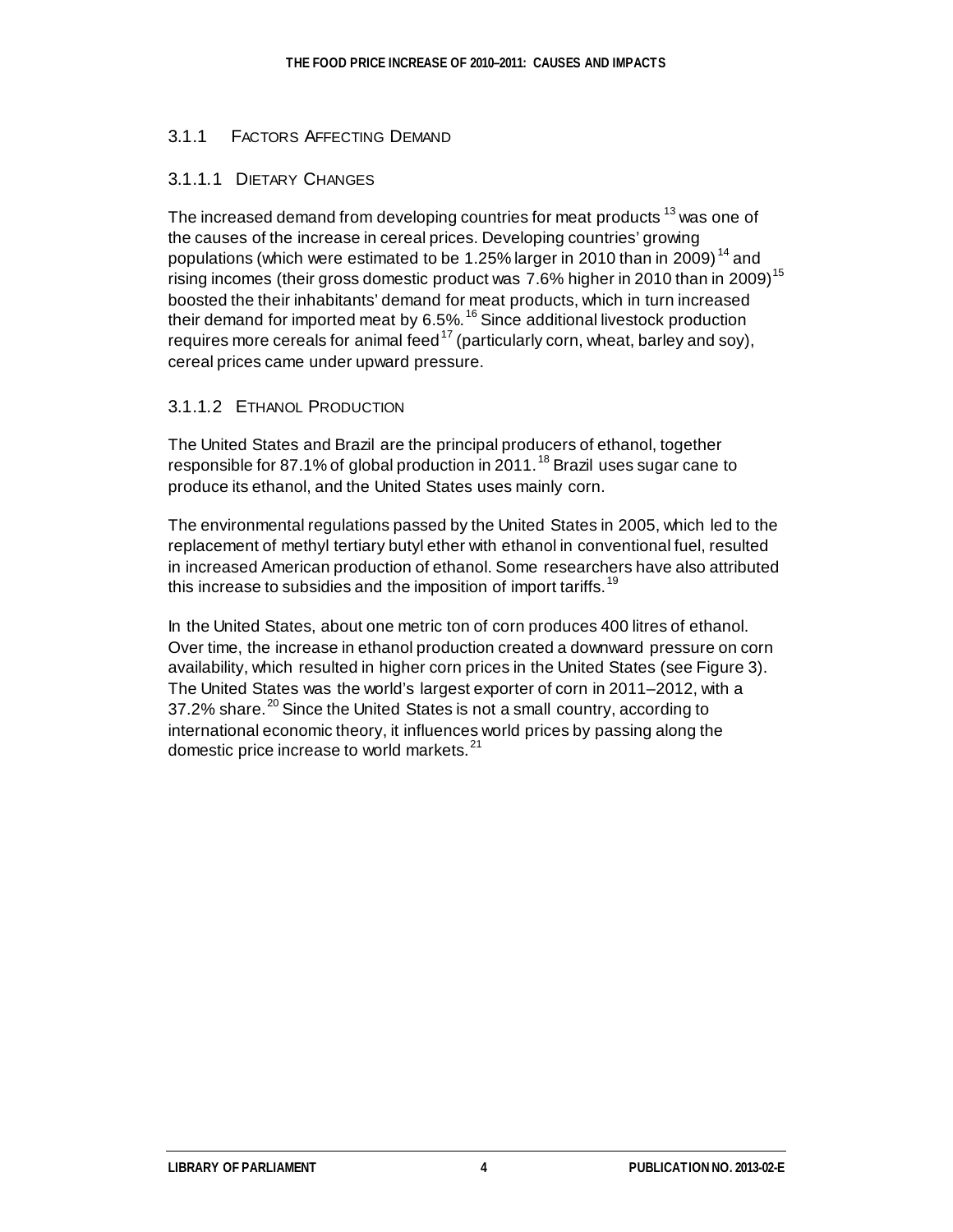

**Figure 3 – Changes in the Demand for Corn for Ethanol and in the Price of Corn Received by United States Farmers, 1990–2012**

Note: Data for the 2011–2012 year are estimated.

Source: Figure prepared by the author using data obtained from United States Department of Agriculture, Economic Research Service, *[Feed Grains: Yearbook Tables](http://www.ers.usda.gov/data-products/feed-grains-database/feed-grains-yearbook-tables.aspx#26811)*, Tables 9 and 31.

### 3.1.2 FACTORS AFFECTING SUPPLY

#### 3.1.2.1 EXTENT OF AGRICULTURAL LAND

The total area of agricultural land worldwide – about 4.6 billion hectares<sup>[22](#page-13-14)</sup> – has increased only slightly in recent decades (8% from 1967 to 2007). Furthermore, devoting more land to growing cereals for animal feed or ethanol production has reduced the area used to grow cereals for food, thereby shrinking the amount produced for people. This reduction in supply coupled with world population growth has driven up the price of cereals for human consumption.

### 3.1.2.2 WEATHER CONDITIONS

In the summer of 2010, Russia, Ukraine and Kazakhstan were hit by a drought that reduced wheat yields by approximately 27%, 19% and 35% respectively compared with the summer of 2009. Since these three nations account for about 14% of production and 27% of global exports, these declines affected global export supplies and therefore contributed to higher wheat prices. $^{23}$  $^{23}$  $^{23}$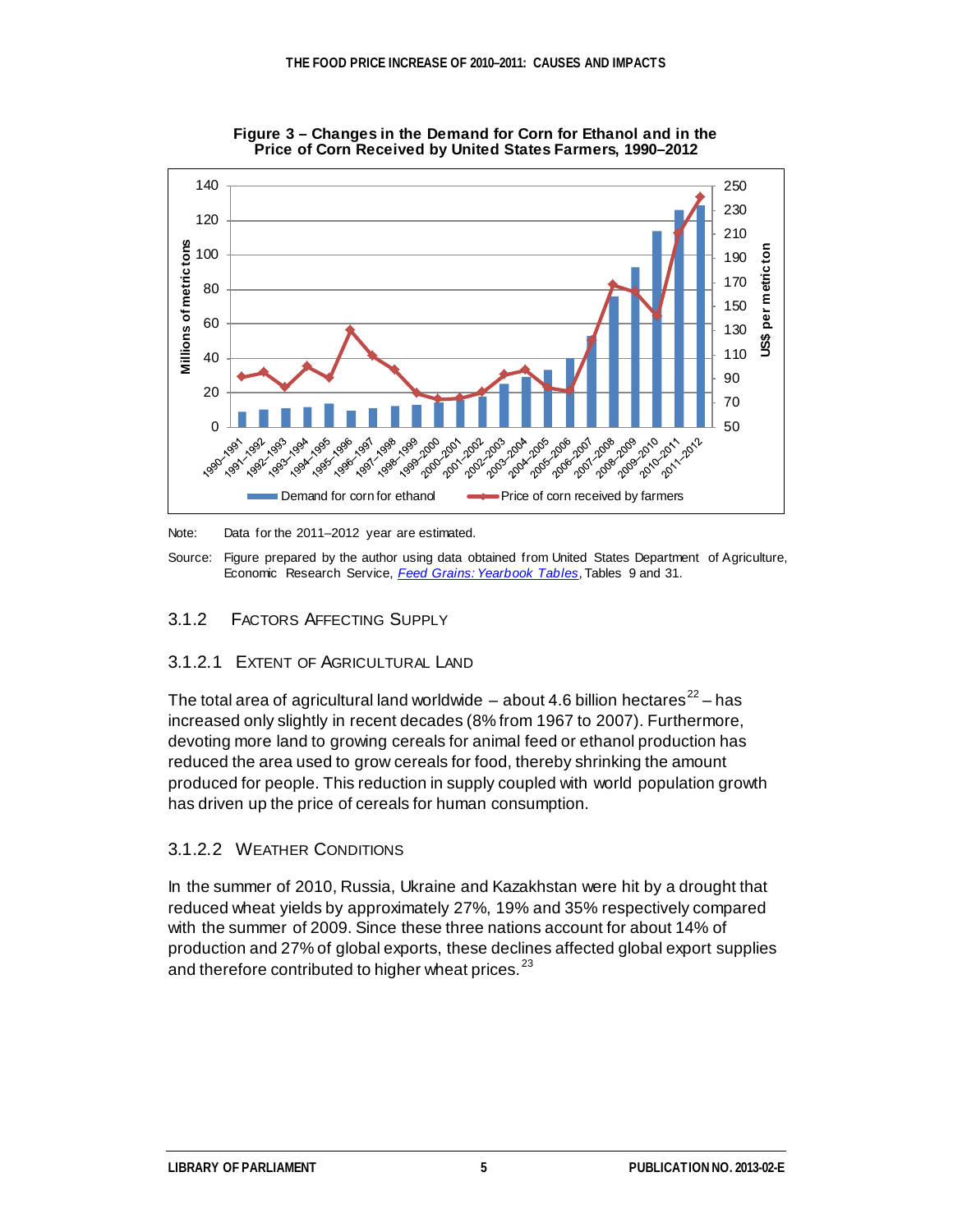## **3.2 THE EFFECT OF MACROECONOMIC VARIABLES**

### 3.2.1 EXCHANGE RATES

A positive relationship has been established between the price of cereals, especially corn and wheat, and U.S. dollar exchange rates. Generally speaking, cereals are bought and sold in U.S. dollars because of the size of global corn and wheat exports from the United States. As a result, an appreciation of the U.S. dollar leads to increases in the price of cereals on the world market.

## 3.2.2 OIL PRICES

Higher oil prices affect the price of cereals because certain agricultural activities, such as the production and application of pesticides and fertilizers and the use of agricultural machinery, use a great deal of energy. $^{24}$  $^{24}$  $^{24}$  The cost of these inputs makes up a significant share of the variable cost of producing cereals like corn and wheat.<sup>[25](#page-13-17)</sup>

Oil prices also affect cereal prices because cereals are used to produce ethanol, a petroleum substitute.<sup>[26](#page-13-18)</sup> When oil prices rise, fuel blenders replace some petroleum with ethanol. This increases the demand for, price of and production of ethanol, which in turn boosts the demand for and price of corn.<sup>[27](#page-14-0)</sup>

## **3.3 SPECULATION**

While they do not all agree, some experts and political representatives believe that the supply of and demand for cereals have also suffered the effects of speculation.<sup>[28](#page-14-1)</sup> A 2011 study showed a positive correlation between stock market values and the price of food in the wake of the U.S. real estate market collapse. The study also showed a positive correlation between the 2008 financial crisis and the spike in food prices.

According to this view, the relationship between stock transactions and the rise in food prices results from investors turning to other markets, and particularly the agricultural commodities futures market, following the U.S. real estate market crash. These substantial investments were made possible by the *Commodity Futures Modernization Act*, a U.S. law passed in 2000. By liberalizing commodities markets, this law authorized speculation in unregulated markets.<sup>[29](#page-14-2)</sup>

Finally, it is worth noting that the various causes of the cereal price increase had different degrees of influence. The results of the studies on this issue do not help determine the relative importance of these factors. Some of them point to biofuels and oil prices as the key causes; others cite biofuels and speculation. Still others demonstrate that all of the causes listed in this section played a role in the cereal price increase.<sup>[30](#page-14-3)</sup>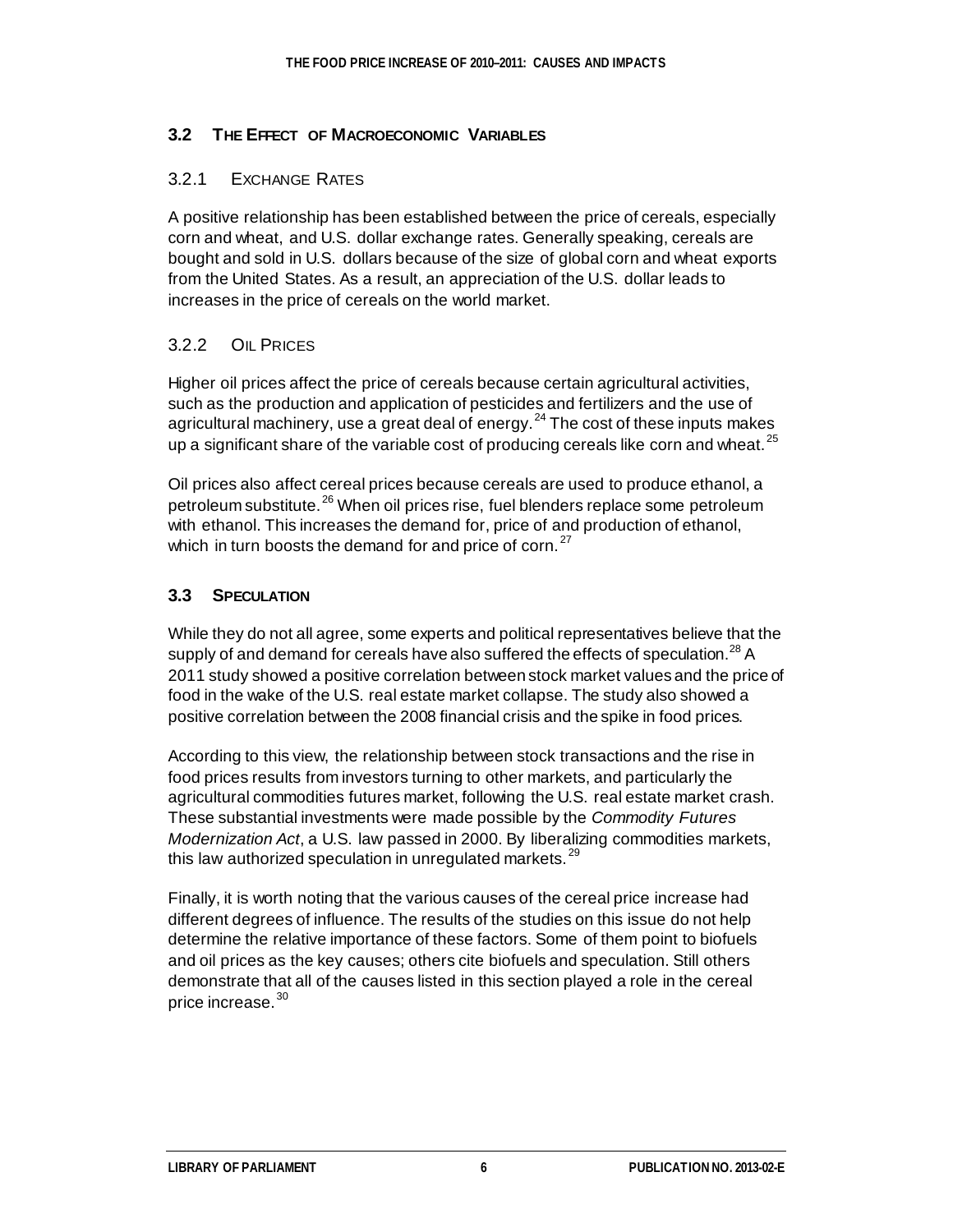## **4 IMPACTS OF FOOD PRICE INCREASES ON CERTAIN POPULATIONS**

When an increase in world prices is transmitted to local markets, it can have negative consequences for the people and the political stability of some developing countries.

## **4.1 INCREASED POVERTY AND FOOD INSECURITY**

Although the number of people living below the poverty line declined between 1981 and 2008, 43% of the world's population still lived on less than two dollars a day<sup>[31](#page-14-4)</sup> and devoted up to 60% of their income to food in 2008.<sup>[32](#page-14-5)</sup> Increases in food prices can harm people in these circumstances because the increases heighten their precarious economic situation by reducing their purchasing power and undermining their food security.<sup>[33](#page-14-6)</sup>

The commonly accepted definition of "food security," agreed on at the 1996 World Food Summit, is as follows:

Food security exists when all people, at all times, have physical and economic access to sufficient, safe and nutritious food that meets their dietary needs and food preferences for an active and healthy life.<sup>[34](#page-14-7)</sup>

Food security thus implies a balance between the various elements set out in the above definition – purchasing power, available food, access to food and food utilization that provides for a healthy diet and sustainable food supplies. One of the factors that can disrupt this balance is the price at which local populations can buy food.

The Asian Development Bank has run various simulations of food price increases, which have shown that in countries like the Philippines and Pakistan, a 20% rise in prices would increase the number of people in poverty by between 6 million and 15 million; a 30% rise would increase the number of people in poverty by between 9 million and 22 million.<sup>[35](#page-14-8)</sup> In sub-Saharan African countries, this figure rises to 30 million people on average.<sup>[36](#page-14-9)</sup> Estimates also show that a 50% increase in the price of corn would lead to a decline in corn consumption of between 8.5% and 15.6% in certain southern African countries.<sup>[37](#page-14-10)</sup>

## **4.2 RIOTS**

In addition to their consequences for poverty and food security, food price increases can affect political stability. One study has shown that the food price increase of 2010–2011 were a contributing factor in the riots that took place in some developing countries.<sup>[38](#page-14-11)</sup> These riots brought about many deaths (see Figure 4) and were among the causes of the political instability in certain North African countries (including the "Arab Spring") and the Middle East.<sup>[39](#page-14-12)</sup>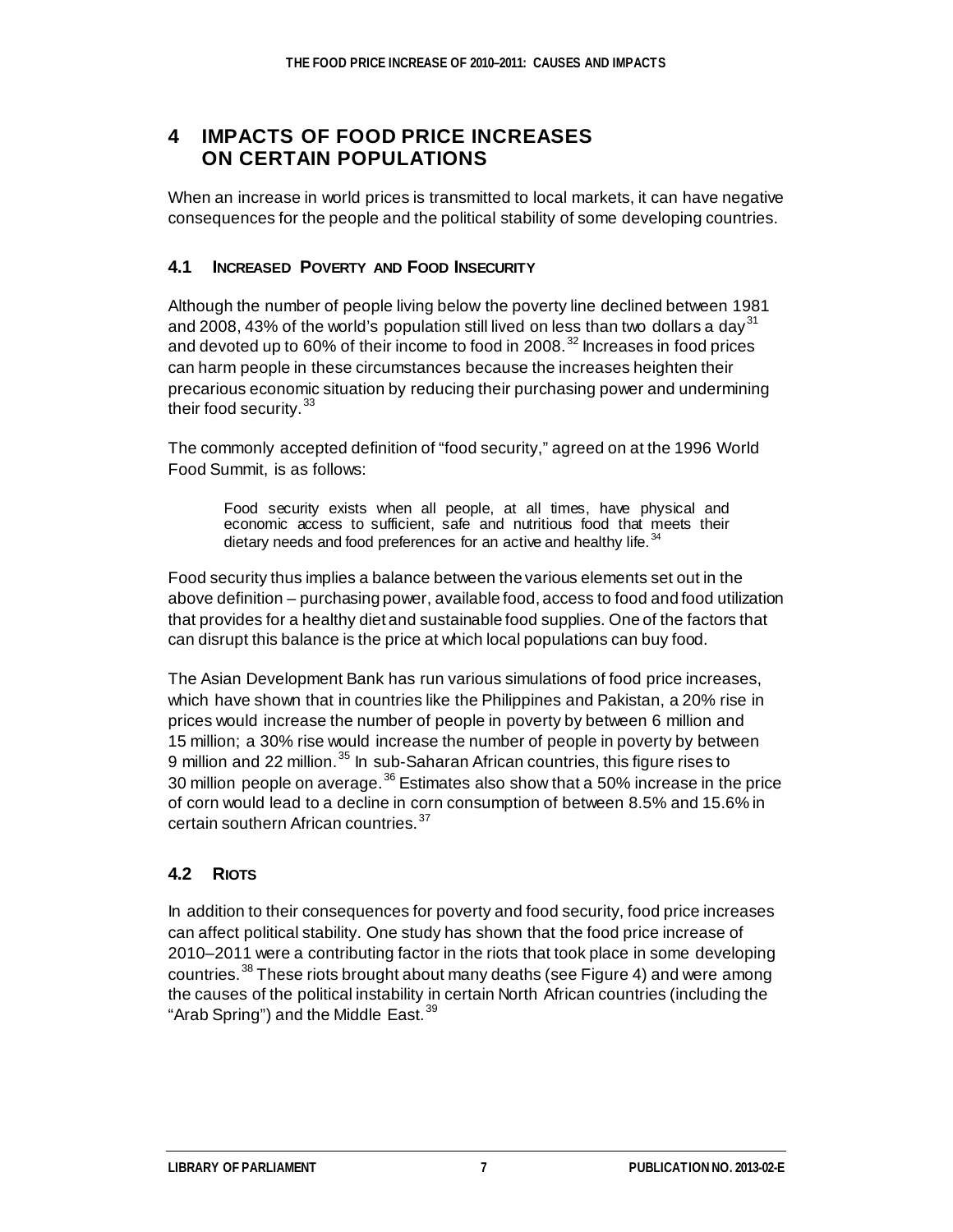

**Figure 4 – The Food Crisis and Political Instability in North Africa and the Middle East: Number of Victims, 2010–2011**

Source: Map prepared by the Library of Parliament using data obtained from New England Complex Systems Institute and DivaGIS.

This political instability, particularly in nations such as Tunisia and Egypt, not only brought down regimes but also changed the geopolitical dynamic in these regions.

## **4.3 INCREASED INCOME FOR NET EXPORTER COUNTRIES**

While increased commodity prices in local markets are not always desirable for consumers, they do help lift the incomes of sellers. According to an Asian Development Bank study, the gross domestic product of some countries, such as Thailand, grew in 2011 because those countries were net exporters of foodstuffs.<sup>[40](#page-14-13)</sup> This meant that the incomes of local sellers and producers of foodstuffs were higher.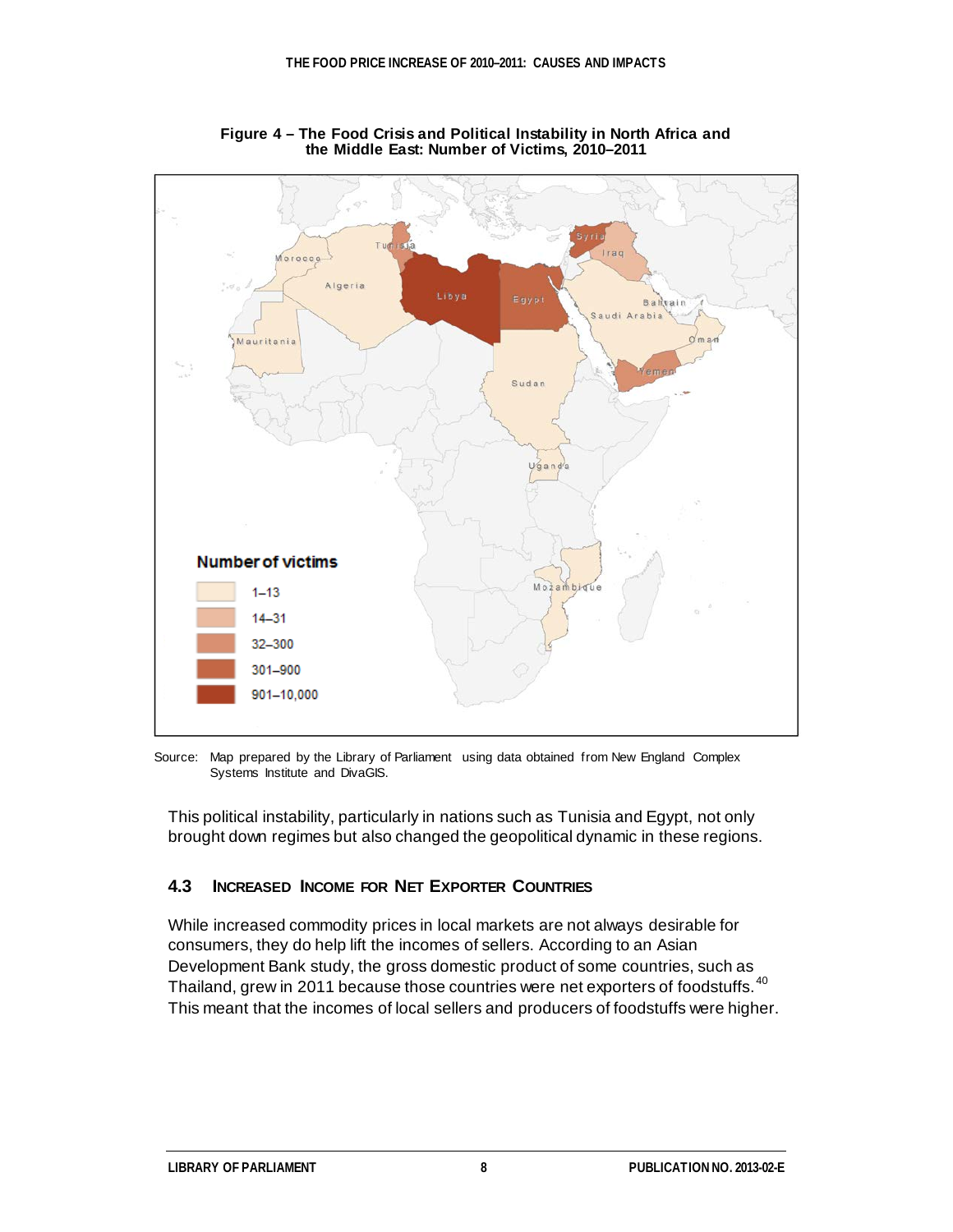## **5 CONCLUSION**

The food price increase of 2010–2011 was caused by a range of factors similar to those that brought about the food crisis of 2007–2008, including changing diets in developing countries, ethanol production, the limited increase in the surface area of land devoted to agricultural use, weather conditions, exchange rates, oil prices, and speculation.

When commodity price increases hit local markets, they reduce consumer purchasing power and can compromise the food security of people with unstable incomes. Higher prices also contribute to social unrest, such as the events of the Arab Spring in Tunisia and Egypt in 2011, and disrupt countries' political stability and geopolitical relations in affected regions.

However, increases in food prices also have a positive effect. Net exporters of foodstuffs benefit from higher incomes.

In this context, it is important to reflect on the types of measures that must be taken to fulfill the interests of all those concerned, as well as on the efficiency of such measures in an economic crisis.

## **NOTES**

ı

- <span id="page-12-0"></span>1. Food and Agriculture Organization of the United Nations [FAO], *[FAO Food Price Index](http://www.fao.org/worldfoodsituation/wfs-home/foodpricesindex/en/)*, 12 June 2012.
- <span id="page-12-1"></span>2. The FAO uses the analysis template of the Integrated Food Security Phase Classification (IPC) to differentiate between food security, food insecurity, a food crisis, a humanitarian emergency and a famine. According to the template, a food crisis exists when the following conditions are present: lack of guaranteed access to food, acute dietary diversity deficit and limited spread, low-intensity conflict. (The IPC analysis template can be found in Integrated Food Security Phase Classification (IPC) Global Partners, Table 1, "IPC Reference Table," *[Integrated Food Security Phase Classification: Technical Manual,](http://www.fao.org/docrep/010/i0275e/i0275e.pdf)  [Version 1.1](http://www.fao.org/docrep/010/i0275e/i0275e.pdf)*, Rome, FAO, 2008, p. 4.)
- <span id="page-12-2"></span>3. FAO, ["No food crisis seen, but greater market stability needed](http://www.fao.org/news/story/en/item/45178/icode/)," 7 September 2010.
- <span id="page-12-3"></span>4. Marco Lagi, Karla Z. Bertrand and Yaneer Bar-Yam, *[The Food Crises and Political](http://necsi.edu/research/social/food_crises.pdf)  [Instability in North Africa and the Middle East](http://necsi.edu/research/social/food_crises.pdf)*, New England Complex Systems Institute, 28 September 2011.
- <span id="page-12-4"></span>5. While the price increase was a trigger for the riots, other factors also played an important role, including poverty, high unemployment and the unequal distribution of wealth.
- <span id="page-12-5"></span>6. G20 Agriculture Ministers, *[Action Plan on Food Price Volatility and Agriculture](http://www.g20.utoronto.ca/2011/2011-agriculture-plan-en.pdf)*, Ministerial Declaration, Paris, 22–23 June 2011.
- <span id="page-12-6"></span>7. FAO (2012).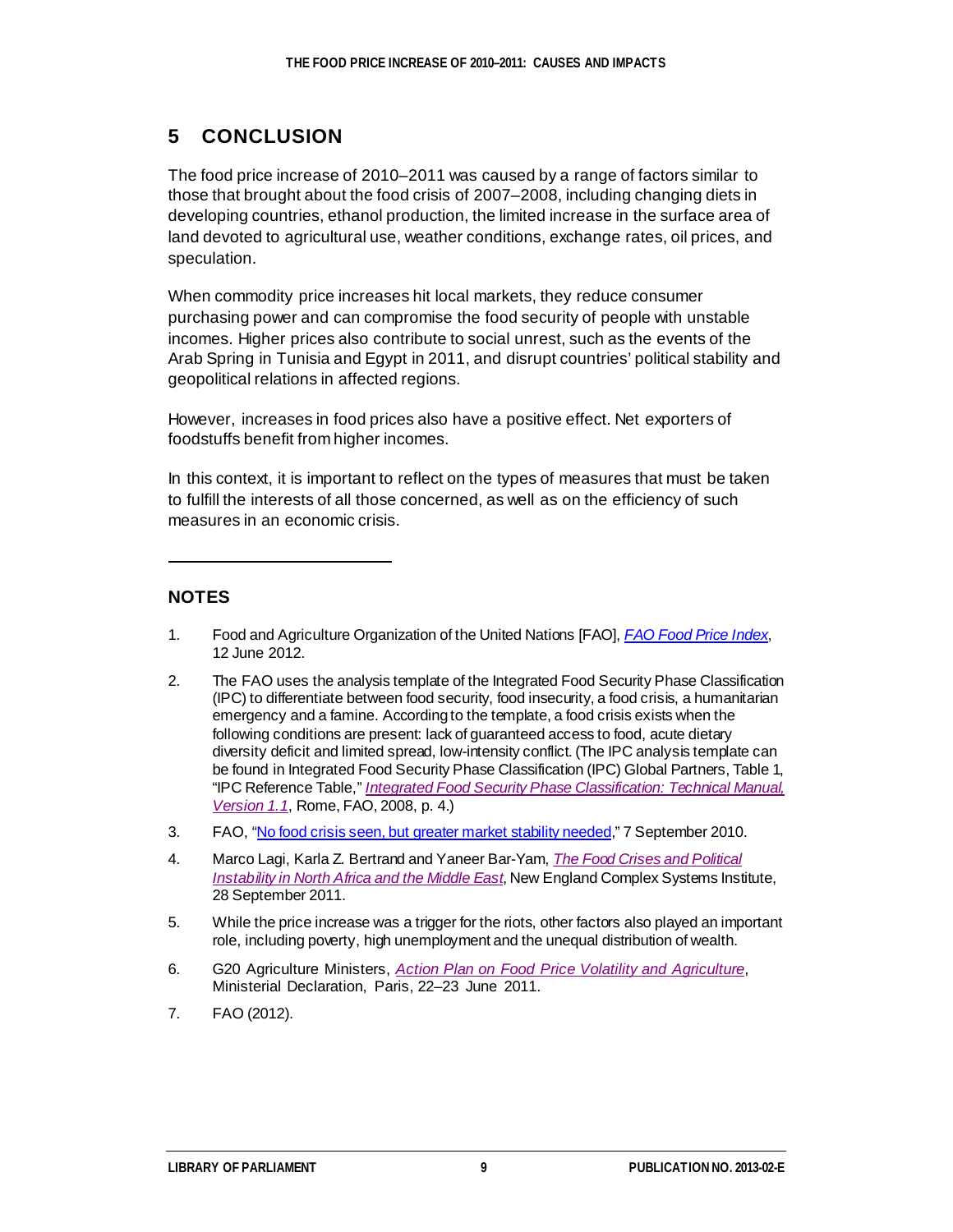- <span id="page-13-0"></span>8. The International Monetary Fund and the World Bank agricultural commodity price indices track six types of products: oils, cereals, meat, sugar, seafood and fruits. They are composite indices weighted according to each commodity type's share of world exports between 2002 and 2004. See International Monetary Fund, Table 1a, "Indices of Primary Commodity Prices, 2003–2013," *[Indices of Primary Commodity](http://www.imf.org/external/np/res/commod/Table1.pdf) Prices, 2002–2012*, accessed 14 January 2013; and World Bank, Table 4, "World Bank Commodity Price Index Weights," *[Commodity Price Forecast Update](http://siteresources.worldbank.org/INTPROSPECTS/Resources/334934-1304428586133/Price_Forecast.pdf)*, 15 January 2013.
- <span id="page-13-1"></span>9. Price volatility comprises two factors, the increase or decrease in prices and the period over which the changes occur.
- <span id="page-13-2"></span>10. High Level Panel of Experts on Food Security and Nutrition [HLPE], *[Price volatility and](http://www.fao.org/fileadmin/user_upload/hlpe/hlpe_documents/HLPE-price-volatility-and-food-security-report-July-2011.pdf)  [food security](http://www.fao.org/fileadmin/user_upload/hlpe/hlpe_documents/HLPE-price-volatility-and-food-security-report-July-2011.pdf)*, Rome, July 2011, p. 23; and FAO et al., *[Price Volatility in Food and](http://www.worldbank.org/foodcrisis/pdf/Interagency_Report_to_the_G20_on_Food_Price_Volatility.pdf)  [Agricultural Markets: Policy Responses](http://www.worldbank.org/foodcrisis/pdf/Interagency_Report_to_the_G20_on_Food_Price_Volatility.pdf)*, June 2011, p. 9.
- <span id="page-13-3"></span>11. Momagri (Mouvement pour une organisation mondiale de l'agriculture), ["La sécurité](http://www.momagri.org/FR/articles/La-securite-alimentaire-un-enjeu-politique-d-actualite-_471.html)  [alimentaire: un enjeu politique d'actualité](http://www.momagri.org/FR/articles/La-securite-alimentaire-un-enjeu-politique-d-actualite-_471.html)" [Available in French only].
- <span id="page-13-4"></span>12. FAO et al. (2011).
- <span id="page-13-5"></span>13. Countries classified as low income, lower middle income and upper middle income using the World Bank classification system. See World Bank, ["Countries and Economies,](http://data.worldbank.org/country)" *Data*.
- <span id="page-13-6"></span>14. Author's calculations based on data from World Bank, *World Development Indicators and Global Development Finance* (population growth and gross domestic product in constant dollars).
- <span id="page-13-7"></span>15. Ibid.
- <span id="page-13-8"></span>16. Percentages calculated using data from United States Department of Agriculture, Economic Research Service, *[Feed Grains: Yearbook Tables](http://www.ers.usda.gov/data-products/feed-grains-database/feed-grains-yearbook-tables.aspx#26811)*, Tables 15, 16 and 17.
- <span id="page-13-9"></span>17. Feed efficiency measures the volume of feed required to produce a kilogram of animal meat. It averages 5 for beef and 2.68 for pork. These ratios are calculated using data from Manitoba Agriculture, Food and Rural Initiatives, "Budget Guidelines and Guidelines [for Estimating Costs of Production](http://www.gov.mb.ca/agriculture/financial/farm/caf00s03.html)," *Cost of Production*.
- <span id="page-13-10"></span>18. Author's calculations based on data from Renewable Fuels Association, *[Accelerating](http://ethanolrfa.3cdn.net/d4ad995ffb7ae8fbfe_1vm62ypzd.pdf)  [Industry Innovation: 2012 Ethanol Industry Outlook](http://ethanolrfa.3cdn.net/d4ad995ffb7ae8fbfe_1vm62ypzd.pdf)*, Washington, D.C.
- <span id="page-13-11"></span>19. Rosamond L. Naylor and Walter P. Falcon, ["Food Security in an Era of Economic](http://www.ecoguinea.org/uploads/5/4/1/5/5415260/food_security_in_volatility.pdf)  [Volatility](http://www.ecoguinea.org/uploads/5/4/1/5/5415260/food_security_in_volatility.pdf)," *Population and Development Review*, Vol. 36, No. 4, December 2010.
- <span id="page-13-12"></span>20. Author's calculations based on data from United States Department of Agriculture, Foreign Agricultural Service, *[Production, Supply and Distribution Online](http://www.fas.usda.gov/psdonline/)*.
- <span id="page-13-13"></span>21. Jean-Pierre Ponssard, *Concurrence internationale, croissance et emploi: Théories économiques et expériences industrielles*, "Dynamiques d'entreprises" collection, L'Harmattan, Paris, 1997.
- <span id="page-13-14"></span>22. United States Department of Agriculture, Foreign Agricultural Service, *Production, Supply and Distribution Online*.
- <span id="page-13-15"></span>23. Naylor and Falcon (2010); and World Bank, Poverty Reduction and Equity Group, *[Food](http://siteresources.worldbank.org/EXTPOVERTY/Resources/336991-1311966520397/Food-Price-Watch-November-2011.htm)  [Price Watch](http://siteresources.worldbank.org/EXTPOVERTY/Resources/336991-1311966520397/Food-Price-Watch-November-2011.htm)*, August 2011.
- <span id="page-13-16"></span>24. Naylor and Falcon (2010).
- <span id="page-13-17"></span>25. Wen-Yuan Huang, William D. McBride and Utpal Vasavada, "Recent Volatility in U.S. Fertilizer Prices: Causes and Consequences," *Amber Waves*, Economic Research Service, United States Department of Agriculture, Vol. 7, No. 1, March 2009.
- <span id="page-13-18"></span>26. The energy content of ethanol is lower than that of oil.